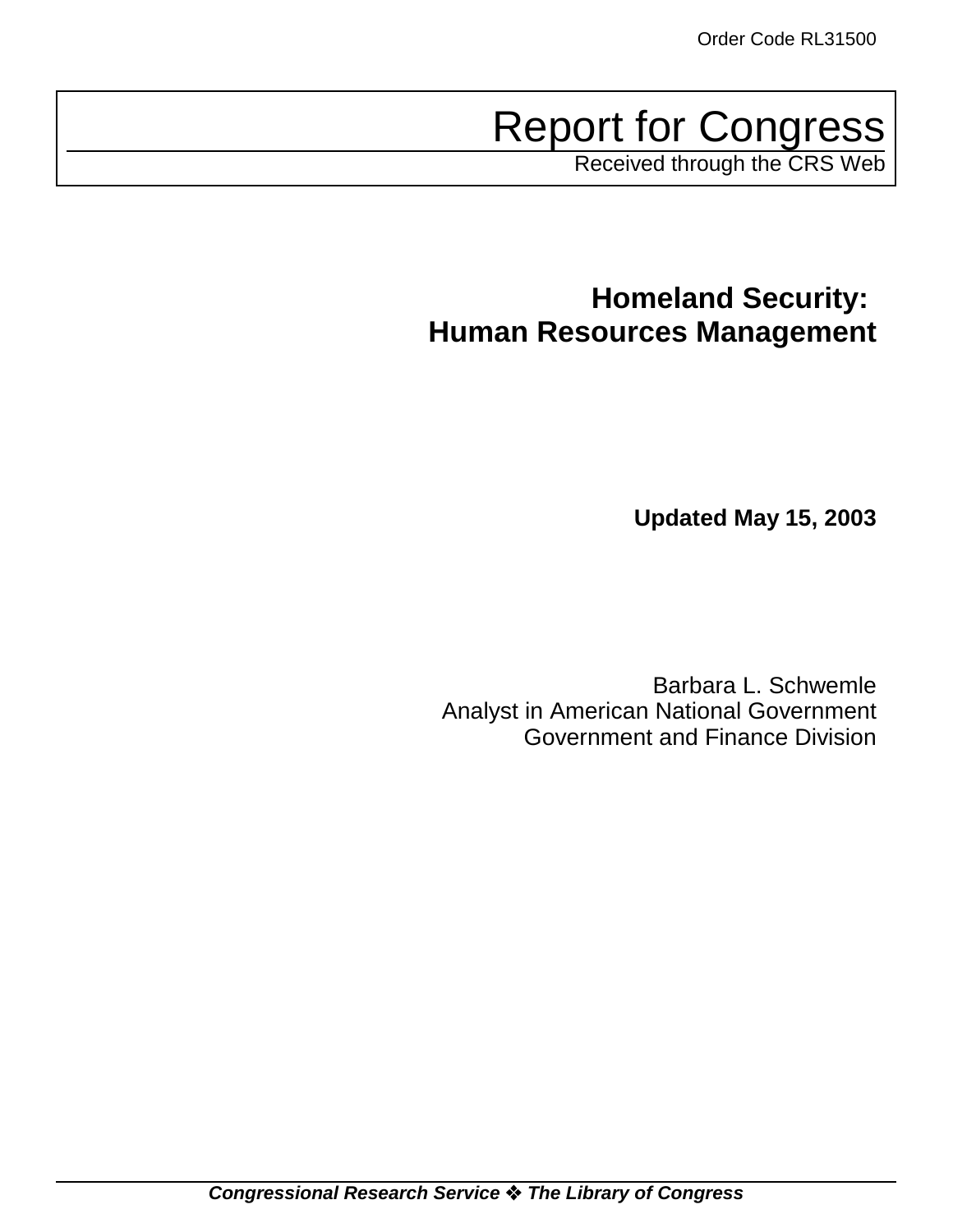# Homeland Security: Human Resources Management

### **Summary**

P.L. 107-296, Homeland Security Act of 2002 (H.R. 5005), authorizes the Secretary of Homeland Security and the Director of the Office of Personnel Management (OPM) to establish, and from time to time adjust, a human resources management (HRM) system for some or all of the organizational units of the new Department of Homeland Security (DHS). The law states specific requirements for the HRM system. Federal workforce improvements to be applied governmentwide also are authorized by P.L. 107-296. On April 1, 2003, Secretary of Homeland Security Tom Ridge and OPM Director Kay Coles James announced that they were launching the process for designing a new human resources management system for the Department of Homeland Security. A design team and a senior review committee will work to create the new system and will advise the secretary and the director. Implementation of the new system is targeted to begin by the end of 2003, according to a DHS fact sheet.

Key issues to be considered in establishing an HRM system for the new department might include staffing requirements and hiring and pay systems. Other issues likely to be considered would include the kind of automated human resources and payroll systems the various agencies proposed for transfer to the new department currently have and how those systems might be merged if a consolidation of HRM services were to occur.

This report discusses the provisions of P.L. 107-296 as they relate to human resources management. It does not discuss provisions of the law which relate to labor management relations and collective bargaining.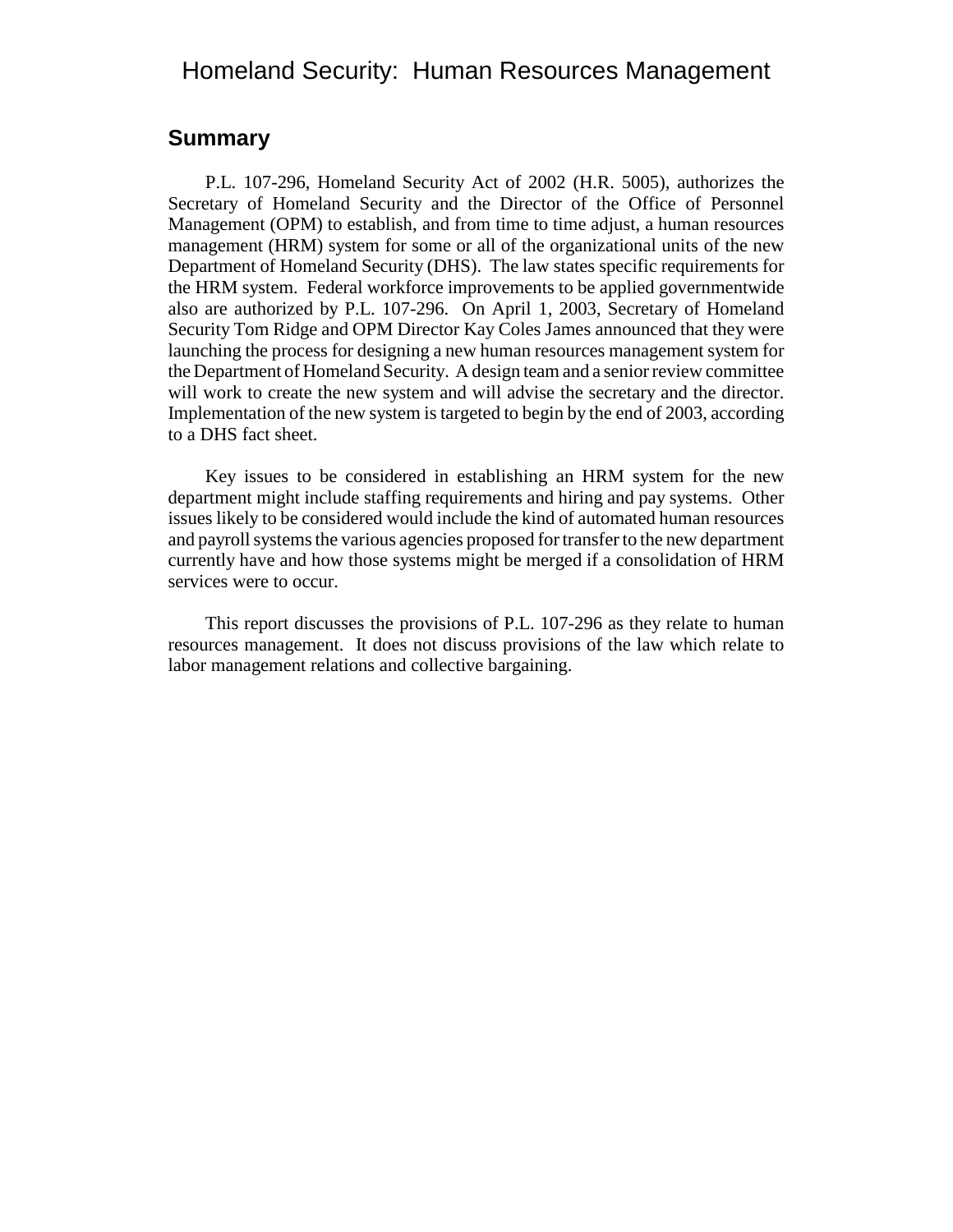# **Contents**

| Inclusion of Agency Human Capital Strategic Planning in               |
|-----------------------------------------------------------------------|
| Performance Plans and Program Performance Reports  6                  |
|                                                                       |
|                                                                       |
|                                                                       |
|                                                                       |
| Human Resources Management at Selected Agencies Being Transferred  12 |
|                                                                       |
|                                                                       |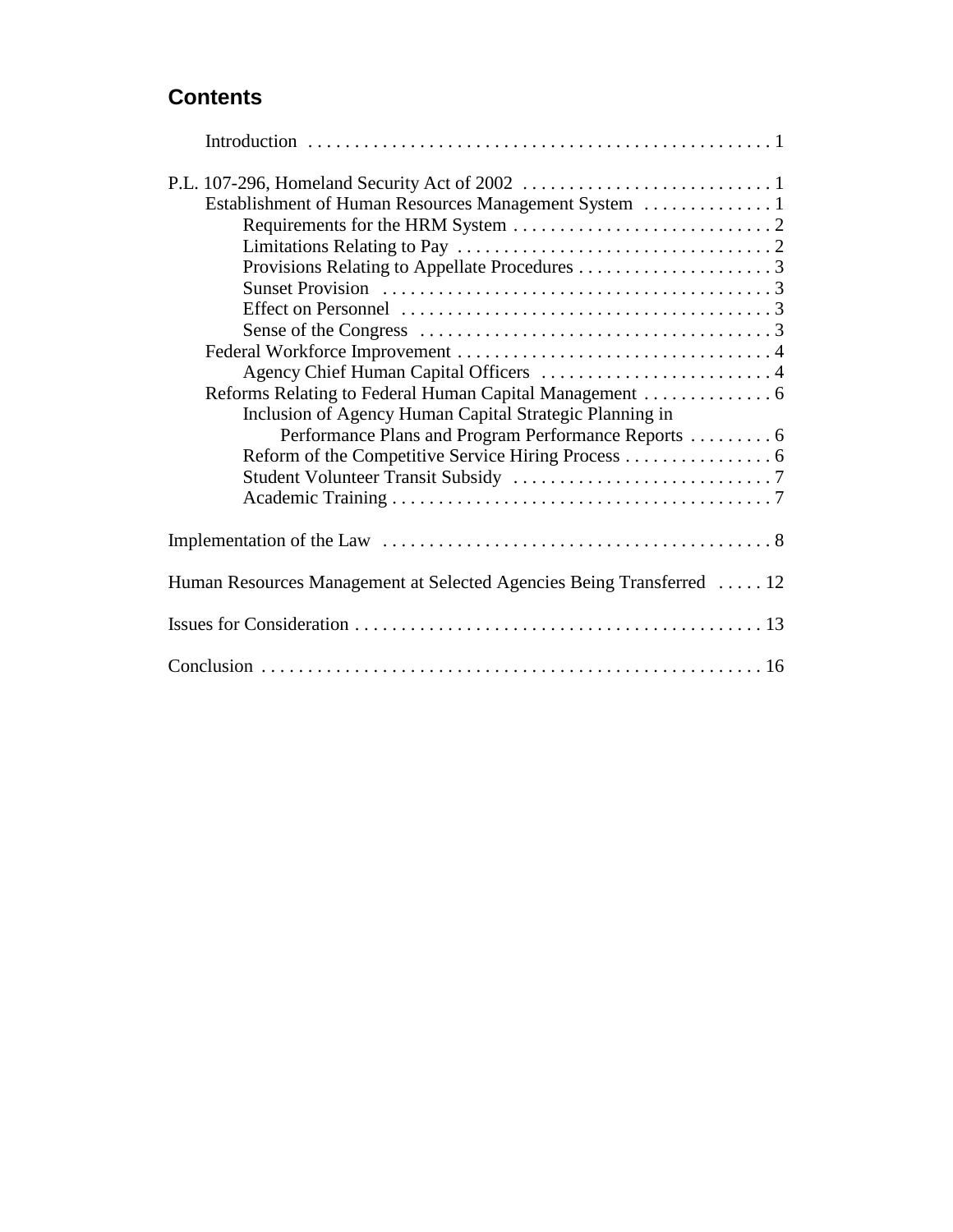# Homeland Security: Human Resources Management

## **Introduction**

President Bush signed the Homeland Security Act of 2002 on November 25,  $2002$  and it became P.L.  $107-296$ .<sup>1</sup> The law includes several provisions related to human resources management, including those which authorize a human resources management (HRM) system for the Department of Homeland Security and federal workforce improvements to be applied governmentwide.

This report discusses the provisions of P.L. 107-296 as they relate to human resources management.<sup>2</sup> It does not discuss provisions of the law that relate to labor management relations and collective bargaining.<sup>3</sup>

# **P.L. 107-296, Homeland Security Act of 2002**

### **Establishment of Human Resources Management System<sup>4</sup>**

Title VIII, Subtitle E, Section 841 of P.L. 107-296 amends Title 5 *United States Code* by adding a new Chapter 97 — Department of Homeland Security to Part III,

3 For discussion of these issues, see CRS Report RL31520, *Collective Bargaining and Homeland Security*, by Jon O. Shimabukuro; and CRS Report RS21268, *Homeland Security: Data on Employees and Unions Potentially Affected*, by Gail McCallion.

<sup>&</sup>lt;sup>1</sup> For a legislative history, see CRS Report RL31645, *Homeland Security Act of 2002: Legislative History and Pagination Key*, by Sharon S. Gressle. See also CRS Report RS21366, *Department of Homeland Security: Organization Chart*, by Sharon S. Gressle.

<sup>2</sup> For legal analysis of this issue, see CRS Report RL31548, *Homeland Security Department Proposals: Scope of Personnel Flexibilities*, by Thomas J. Nicola. For discussion of other issues surrounding establishment of the department, see CRS Report RL31493, *Homeland Security: Department Organization and Management-Legislative Phase*, by Harold C. Relyea (hereafter referred to as CRS Report RL31493); CRS Report RL31751, *Homeland Security: Department Organization and Management-Implementation Phase*, by Harold C. Relyea; CRS Report RL31492, *Homeland Security: Management Positions for the New Department*, by Henry B. Hogue; CRS Report RL31677, *Filling Presidentially Appointed, Senate-Confirmed Positions in the Department of Homeland Security*, by Henry B. Hogue.

<sup>&</sup>lt;sup>4</sup> The provisions under establishment of human resources management (HRM) system were Section 761 of H.R. 5005 as reported on July 24, 2002 and as passed on July 26, 2002 in the House of Representatives. They were not included in S. 2452 or in the Lieberman amendments in the nature of substitute to H.R. 5005. H.R. 5710, as passed by the House of Representatives on Nov. 13, 2002, included the HRM provisions at Section 841. Sen. Fred Thompson's substitute amendment (S.Amdt. 4901) to H.R. 5710, adopted by the Senate on Nov. 19, 2002, also included the provisions at Section 841.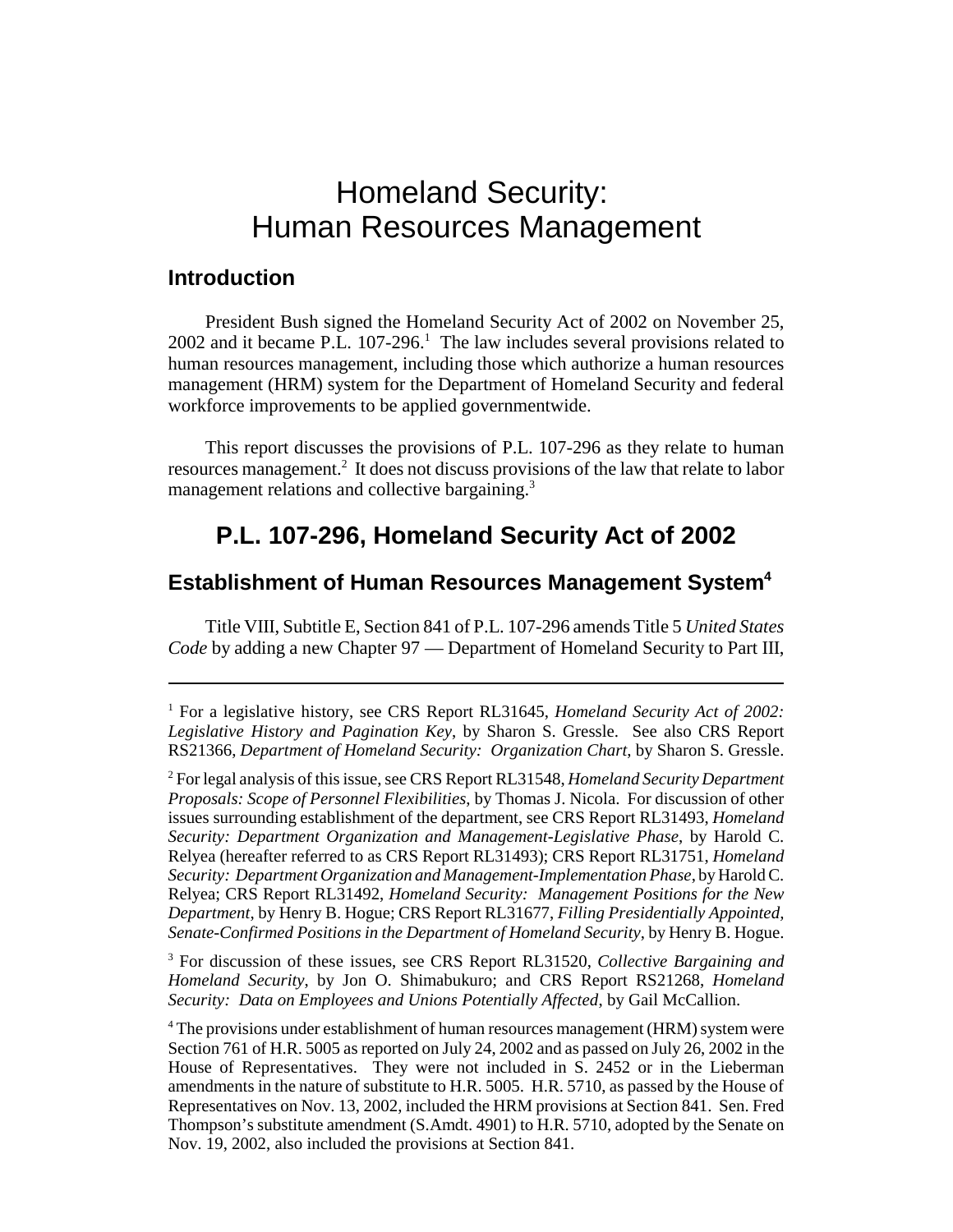Subpart I. The new §9701(a) provides that notwithstanding any other provision of Part III, the Secretary of Homeland Security may, in regulations prescribed jointly with the Office of Personnel Management (OPM) Director, establish, and from time to time adjust, an HRM system for some or all of the organizational units of the Department of Homeland Security.

**Requirements for the HRM System.** The HRM system must be flexible and contemporary. It cannot waive, modify, or otherwise affect:

- the public employment principles of merit and fitness at 5 U.S.C. 2301, including the principles of hiring based on merit, fair treatment without regard to political affiliation or other non-merit considerations, equal pay for equal work, and protection of employees against reprisal for whistleblowing;
- any provision of 5 U.S.C. 2302 relating to prohibited personnel practices;
- any provision of law referred to in 5 U.S.C. 2302(b)(1)(8)(9); or any provision of law implementing any provision of law referred to in 5 U.S.C. 2302(b)(1)(8)(9) by providing for equal employment opportunity through affirmative action; or providing any right or remedy available to any employee or applicant for employment in the civil service;
- Subparts A (General Provisions), B (Employment and Retention), E (Attendance and Leave), G (Insurance and Annuities), and H (Access to Criminal History Record Information) of Part III of Title 5 *United States Code*; and Chapters 41 (Training), 45 (Incentive Awards), 47 (Personnel Research Programs and Demonstration Projects), 55 (Pay Administration), 57 (Travel, Transportation, and Subsistence), 59 (Allowances), 72 (Antidiscrimination, Right to Petition Congress), 73 (Suitability, Security, and Conduct), and 79 (Services to Employees) of Title 5; or
- any rule or regulation prescribed under any provision of law referred to in any of the statements in bullets immediately above.

The use of a category rating system for evaluating applicants for positions in the competitive service is permitted under the new system.

**Limitations Relating to Pay.** Nothing in §9701 constitutes authority to:

- modify the pay of any employee who serves in an Executive Schedule position or a position for which the rate of basic pay is fixed in statute by reference to the Executive Schedule;
- fix pay for any employee or position at an annual rate greater than the maximum amount of cash compensation allowable under 5 U.S.C. 5307 in a year; or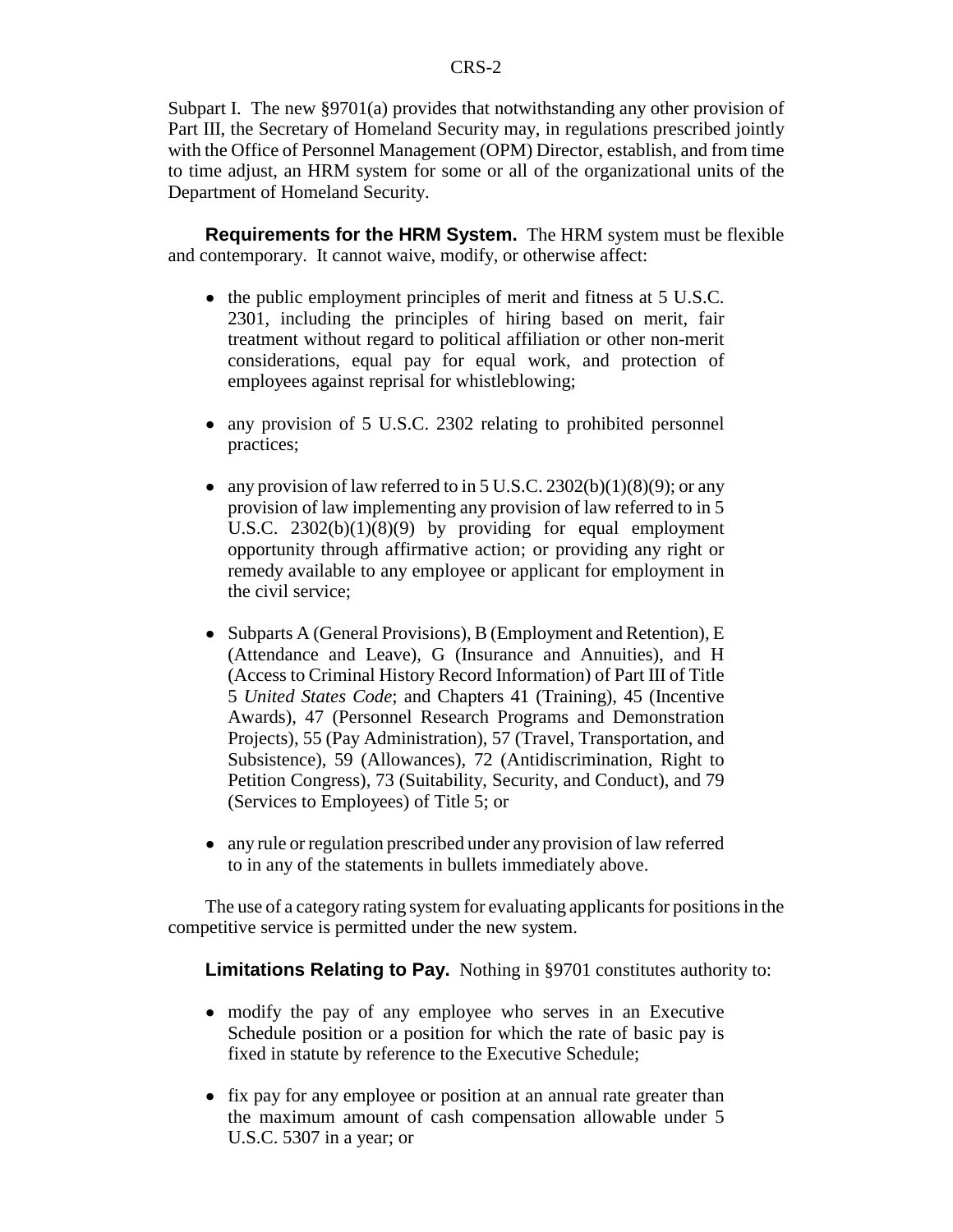• exempt any employee from the application of 5 U.S.C. 5307.

**Provisions Relating to Appellate Procedures.** It is the sense of the Congress that employees of the Department of Homeland Security are entitled to fair treatment in any appeals that they bring in decisions relating to their employment. In prescribing regulations for any such appeals procedures, the Secretary of Homeland Security and the Director of the Office of Personnel Management (OPM) should ensure that employees of the department are afforded the protections of due process and, toward that end, should be required to consult with the Merit Systems Protection Board before issuing any such regulations.

Any regulations which relate to any matters within the purview of chapter 77 (on appeals) must be issued only after consultation with the Merit Systems Protection Board and must ensure the availability of procedures which must be consistent with requirements of due process and provide, to the maximum extent practicable, for the expeditious handling of any matters involving the Department of Homeland Security. Any regulations must modify procedures under chapter 77 only insofar as such modifications are designed to further the fair, efficient, and expeditious resolution of matters involving the employees of the Department of Homeland Security.

**Sunset Provision.** Effective five years after the conclusion of the transition period defined under Section 1501 of the Act, all authority to issue regulations under the section (including regulations which would modify, supersede, or terminate any regulations previously issued under the section) must cease to be available.

**Effect on Personnel.** Except as otherwise provided in the Homeland Security Act of 2002, the transfer, under this Act, of full-time personnel (except special government employees) and part-time personnel holding permanent positions must not cause any such employee to be separated or reduced in grade or compensation for one year after the date of transfer to the Department of Homeland Security. Any person who, on the day preceding their date of transfer to the new department, held a position compensated on the Executive Schedule, and who, without a break in service, is appointed in the Department of Homeland Security to a position having duties comparable to the duties performed immediately preceding such appointment must continue to be compensated in the new position at not less than the rate provided for the previous position, for the duration of the person's service in the new position. Any exercise of authority under the new Chapter 97, including under any system established under the chapter, must be in conformance with the requirements of this subsection.

**Sense of the Congress.** In authorizing the establishment of an HRM system for the new department, Congress stated that —

[I]t is extremely important that employees of the Department be allowed to participate in a meaningful way in the creation of any human resources management system affecting them;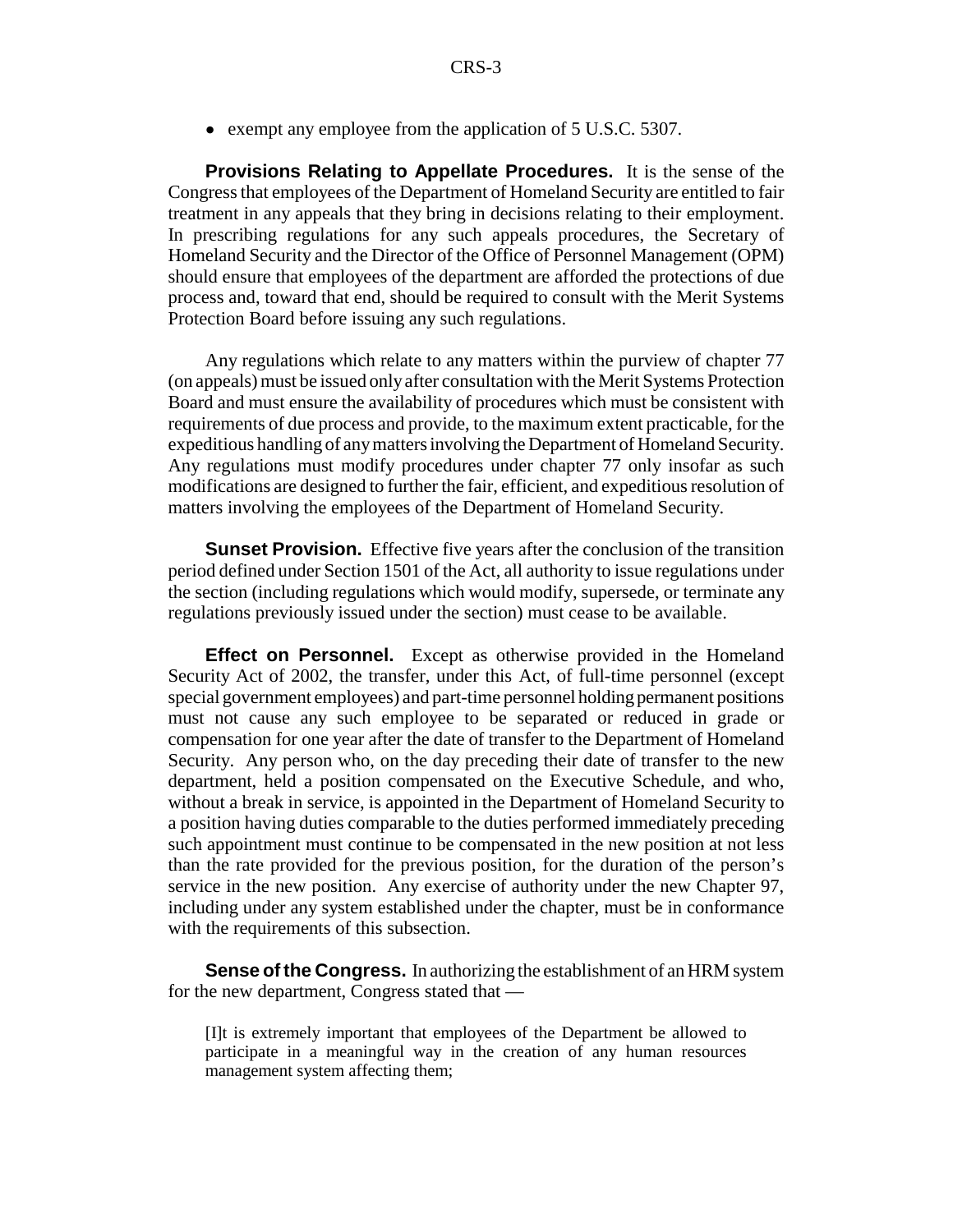[S]uch employees have the most direct knowledge of the demands of their jobs and have a direct interest in ensuring that their human resources management system is conducive to achieving optimal operational efficiencies;

 $[T]$ he  $21<sup>st</sup>$  century human resources management system envisioned for the Department should be one that benefits from the input of its employees; and

[T]his collaborative effort will help secure our homeland.

## **Federal Workforce Improvement5**

Title XIII of P.L. 107-296 authorizes the establishment of Chief Human Capital Officer (CHCO) positions in federal executive branch agencies and reforms relating to federal human capital management. Discussion of these provisions follows.

**Agency Chief Human Capital Officers.** Title XIII, Subtitle A Section 1301 of P.L. 107-296 provides that the title may be cited as the Chief Human Capital Officers Act of 2002. Section 1302 of the law amends Part II of Title 5 *United States Code* by adding a new Chapter 14 — Agency Chief Human Capital Officers. The new §1401 provides that the agency head must appoint or designate a CHCO who must advise and assist the agency head and other agency officials in carrying out the agency's responsibilities for selecting, developing, training, and managing a highquality, productive workforce in accordance with merit system principles; implement the rules and regulations of the President and OPM and the laws governing the civil service within the agency; and carry out such functions as his or her primary duty.

The agencies covered by the CHCO provision are the Departments of Agriculture, Commerce, Defense, Education, Energy, Health and Human Services, Housing and Urban Development, the Interior, Justice, Labor, State, Transportation, the Treasury, Veterans Affairs, the Environmental Protection Agency, and the National Aeronautics and Space Administration. Other agencies covered are the Agency for International Development, the Federal Emergency Management Agency, the General Services Administration, the National Science Foundation, the Nuclear Regulatory Commission, the Office of Personnel Management, the Small Business Administration, and the Social Security Administration.

<sup>&</sup>lt;sup>5</sup> The provisions under federal workforce improvement originated in the Senate version of the homeland security department legislation and were not in H.R. 5005 as reported on July 24, 2002 and as passed on July 26, 2002 by the House of Representatives. During the business meeting on the Lieberman amendment in the nature of a substitute to S. 2452 on July 24, 2002, the Senate Committee on Governmental Affairs agreed by voice vote to an amendment offered by Sen. George Voinovich, which added the federal workforce improvement provisions to the legislation. The Lieberman amendment (S.Amdt. 4467) in the nature of a substitute to H.R. 5005 was offered in the Senate on Aug. 1, 2002. Several of the amendment's provisions had been introduced by Sen. Voinovich in S.  $2651$  ( $107<sup>th</sup>$ ) Congress). See CRS Report RL31516, *Civil Service Reform Proposals: A Side-by-Side Comparison of S. 129 (108th Congress) With Current Law*, by Barbara L. Schwemle and L. Elaine Halchin; and CRS Report RL 31518, *Federal Workforce Flexibility Act of 2003: S. 129 (108th Congress)*, by Barbara L. Schwemle and L. Elaine Halchin.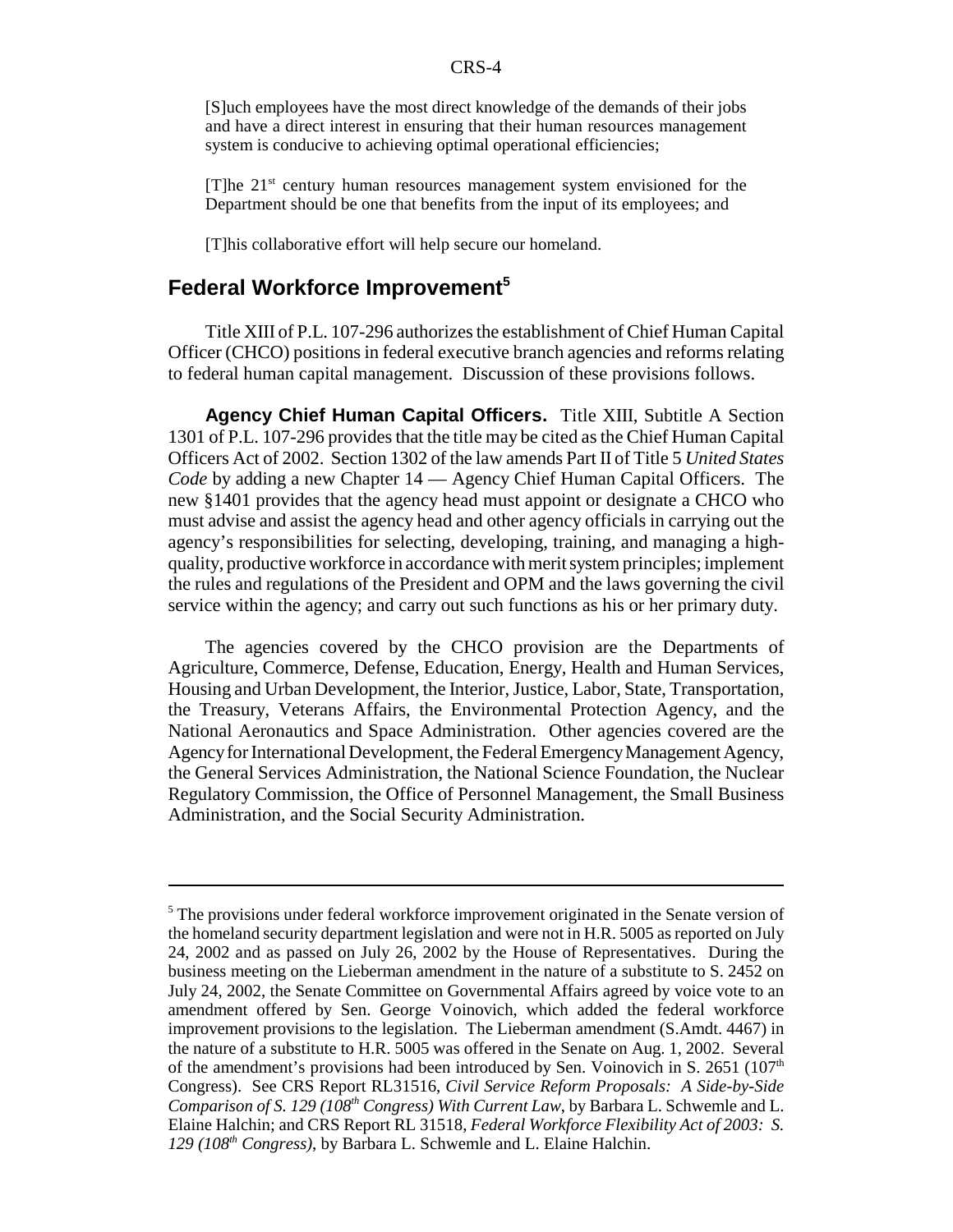Under the new §1402, CHCOs have six functions, including (1) setting the workforce development strategy of the agency; (2) assessing workforce characteristics and future needs based on the agency's mission and strategic plan; (3) aligning the agency's human resources policies and programs with organization mission, strategic goals, and performance outcomes; (4) developing and advocating a culture of continuous learning to attract and retain employees with superior abilities; (5) identifying best practices and benchmarking studies; and (6) applying methods for measuring intellectual capital and identifying links of that capital to organizational performance and growth. CHCOs must have access to all records, reports, audits, reviews, documents, papers, recommendations, or other materials that are the property of the agency or are available to the agency; and relate to programs and operations with respect to which the CHCO has responsibilities. The CHCO may request such information or assistance as may be necessary for carrying out the duties and responsibilities provided by Chapter 14 from any federal, state, or local governmental entity.

Section 1303 of the law establishes a CHCO Council consisting of the OPM director who acts as chairperson; the OMB deputy director of management who acts as vice chairperson; and CHCOs of executive departments and any other members designated by the OPM director. The council must meet periodically to advise and coordinate the activities of the member agencies on such matters as modernization of human resources systems, improved quality of human resources information, and legislation affecting human resources operations and organizations. The CHCO Council must ensure that representatives of federal employee labor organizations are present at a minimum of one meeting of the council each year. The representatives are not members of the council. Each year the CHCO Council must submit a report to Congress on its activities.

Section 1304 of the law amends 5 U.S.C. 1103 by adding a subsection (c) which provides that OPM must design a set of systems, including appropriate metrics, for assessing the management of human capital by federal agencies. The systems must be defined in OPM regulations and include standards for (A) aligning agency human capital strategies with their missions, goals, and organizational objectives and integrating those strategies into agency budget and strategic plans; (B) closing skill gaps in mission critical occupations; (C) ensuring continuity of effective leadership through implementation of recruitment, development, and succession plans; (D) sustaining a culture that cultivates and develops a high performing workforce; (E) developing and implementing a knowledge management strategy supported by appropriate investment in training and technology; and (F) holding managers and human resources officers accountable for efficient and effective human resources management in support of agency missions in accordance with merit system principles.

The CHCO provisions become effective 180 days after the Act's enactment (May 24, 2003) under Section 1305 of the law.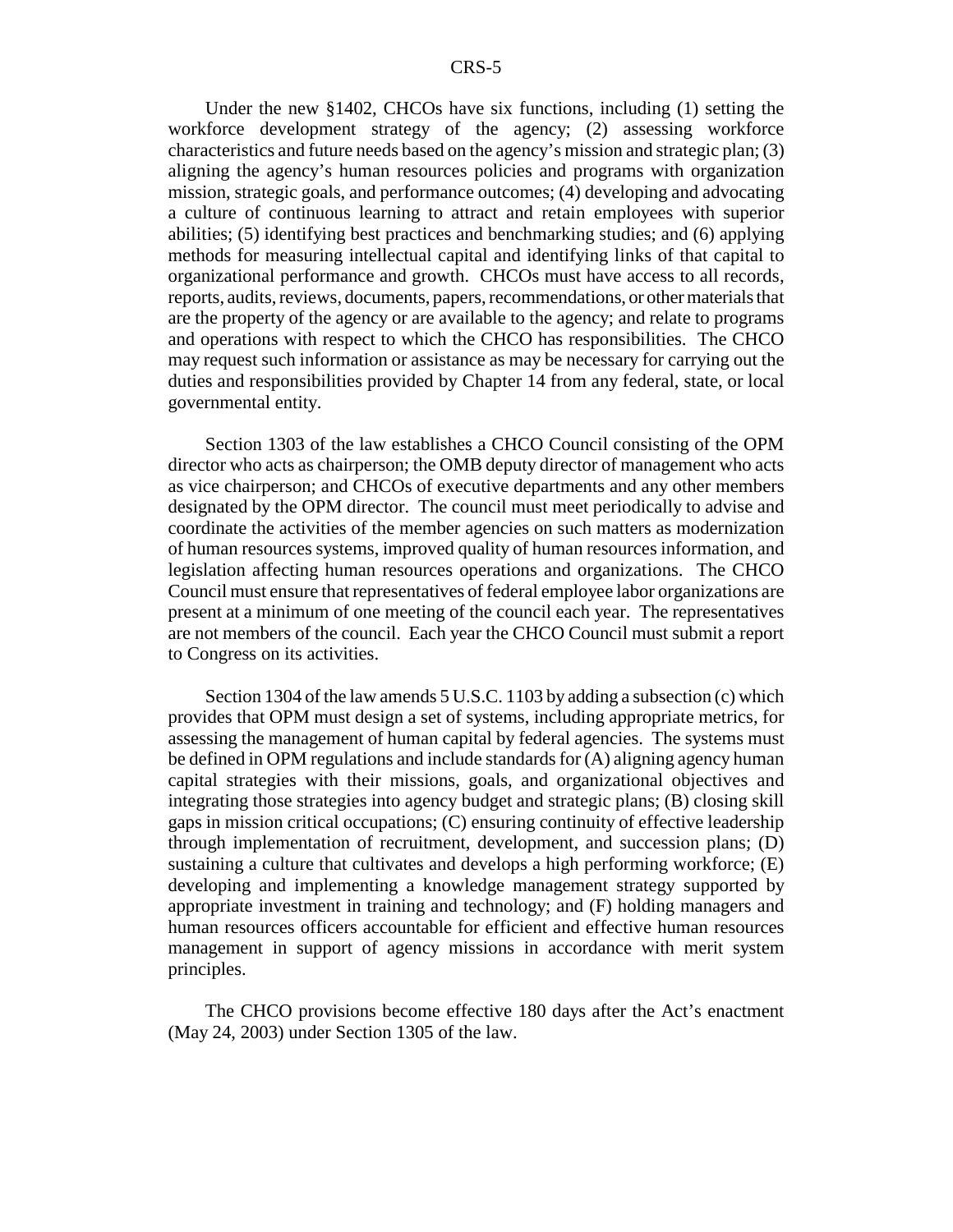#### **Reforms Relating to Federal Human Capital Management**

Subtitle B of Title XIII of P.L. 107-296 provides for reforms relating to federal human capital management as the following discusses.<sup>6</sup>

**Inclusion of Agency Human Capital Strategic Planning in Performance Plans and Program Performance Reports.** Section 1311 of the law amends 31 U.S.C.  $1115(a)(3)$  to read: "provide a description of how the performance goals and objectives are to be achieved, including the operation processes, training, skills and technology, and the human, capital, information, and other resources and strategies required to meet those performance goals and objectives." With respect to each agency with a Chief Human Capital Officer (CHCO), the CHCO must prepare that portion of the annual performance plan described under 31 U.S.C.  $1115(a)(3)$ .<sup>7</sup> The section also amends 31 U.S.C. 1116(d) by adding a new paragraph (5) (old (5) redesignated) to require agencies to include a review of the performance goals and evaluation of the performance plan relative to the agency's strategic human capital management in program performance reports.

**Reform of the Competitive Service Hiring Process.** Section 1312 of the law amends 5 U.S.C. 3304(a) by adding a new paragraph (3) providing authority for agencies to appoint, without regard to 5 U.S.C. 3309 through 3318, candidates directly to positions for which public notice has been given and OPM has determined that there exists a severe shortage of candidates or there is a critical hiring need. OPM regulations must prescribe criteria for identifying such positions and may delegate authority to make determinations under such criteria.

Section 1312 also adds a new Section 3319 — Alternative Ranking and Selection Procedures to Title 5 *United States Code*. OPM, or an agency which has been delegated examining authority, may establish category rating systems for evaluating applicants for positions in the competitive service. Applicants may be evaluated under two or more quality categories based on merit, consistent with OPM regulations, rather than be assigned individual numerical ratings.<sup>8</sup> Within each quality category, applicants who are eligible for veterans' preference must be listed ahead of applicants who are not eligible for preference. Except for applicants for scientific and professional positions at GS-9 (equivalent or higher), each applicant

<sup>&</sup>lt;sup>6</sup> The Lieberman amendments in the nature of a substitute to H.R. 5005 (S.Amdt. 4467, S.Amdt. 4471) also included an additional provision under reforms relating to federal human capital management. Section 2403 of the Lieberman amendment would have amended 5 U.S.C. Subchapter V, Chapter 55 by adding a new §5550b providing that an employee would have received one hour of compensatory time off for each hour spent by the employee in travel status away from his or her official duty station, to the extent that the time spent in travel status was not otherwise compensable. OPM would have prescribed regulations to implement the provision.

<sup>&</sup>lt;sup>7</sup> The law redesignates 31 U.S.C. 1115(f) and insert this provision as a new subsection (f).

 $8$  §3319(a).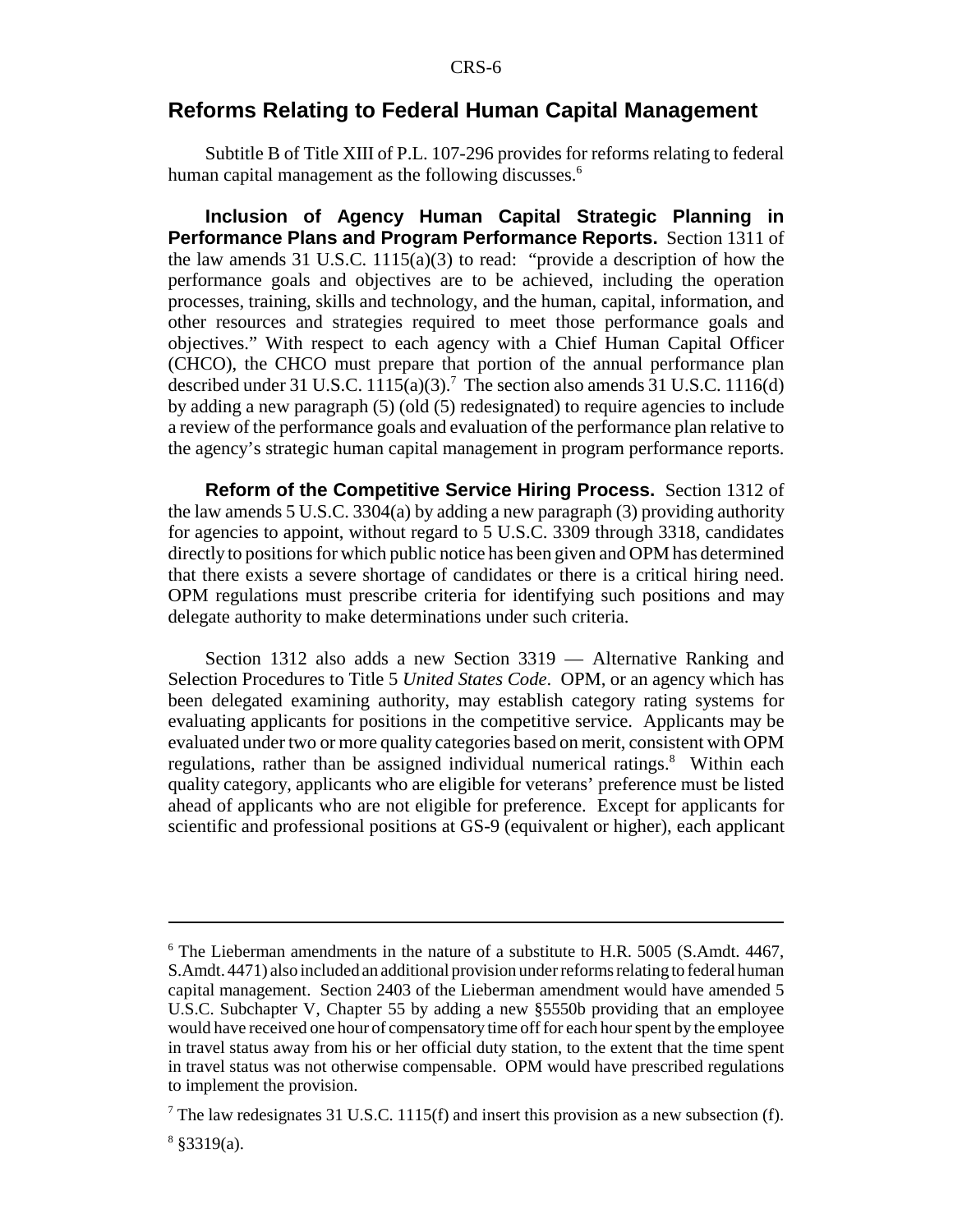who is a disabled veteran with a compensable service-connected disability of 10% or more must be listed in the highest quality category.<sup>9</sup>

An appointing official may select any applicant in the highest quality category, or, if fewer than three candidates have been assigned to the highest quality category, in a merged category consisting of the highest and the second highest quality categories. The appointing official may not pass over a preference eligible in the same category from which selection is made, unless the requirements of 5 U.S.C.  $3317(b)$  or  $3318(b)$ , as applicable, are satisfied.<sup>10</sup>

Each agency that establishes a category rating system must submit in each of the three years following that establishment, a report to Congress on the system that must include information on the number of employees hired under the system; the system's impact on the hiring of veterans and minorities, including those who are American Indian or Alaska Natives, Asian, Black or African American, and native Hawaiian or other Pacific Islanders; and the way in which managers were trained in the administration of the system. $^{11}$ 

OPM could prescribe regulations to carry out the provisions.<sup>12</sup>

**Student Volunteer Transit Subsidy.** Section 1314 of the law amends 5 U.S.C. 7905(a)(1) to provide that a student who provides voluntary services is eligible for a transit subsidy.

Subtitle D of Title XIII of P.L. 107-296 amends current law provisions on academic training.

**Academic Training.** Section 1331 of the law amends 5 U.S.C. 4107. The section, renamed "Academic degree training," provides that an agency may select and assign an employee to academic degree training and may pay or reimburse the costs of the training from appropriated or other available funds. The training must contribute significantly to meeting an identified agency training need, to resolving an identified agency staffing problem, or to accomplishing goals in the agency's strategic plan; be part of a planned, systematic, and coordinated agency employee development program linked to accomplishing the agency's strategic goals; and be accredited and provided by a college or university that is accredited by a nationally recognized body.<sup>13</sup>

In exercising the authority, an agency must, consistent with the merit system principles at 5 U.S.C. 2301(b)(2) and (7), consider the need to maintain a balanced workforce in which women, members of racial and ethnic minority groups, and

- $11$  §3319(d).
- $12$  §3319(e).
- $13 \& 4107(a)$ .

 $9$  §3319(b).

 $10\$ §3319(c)(1)(2).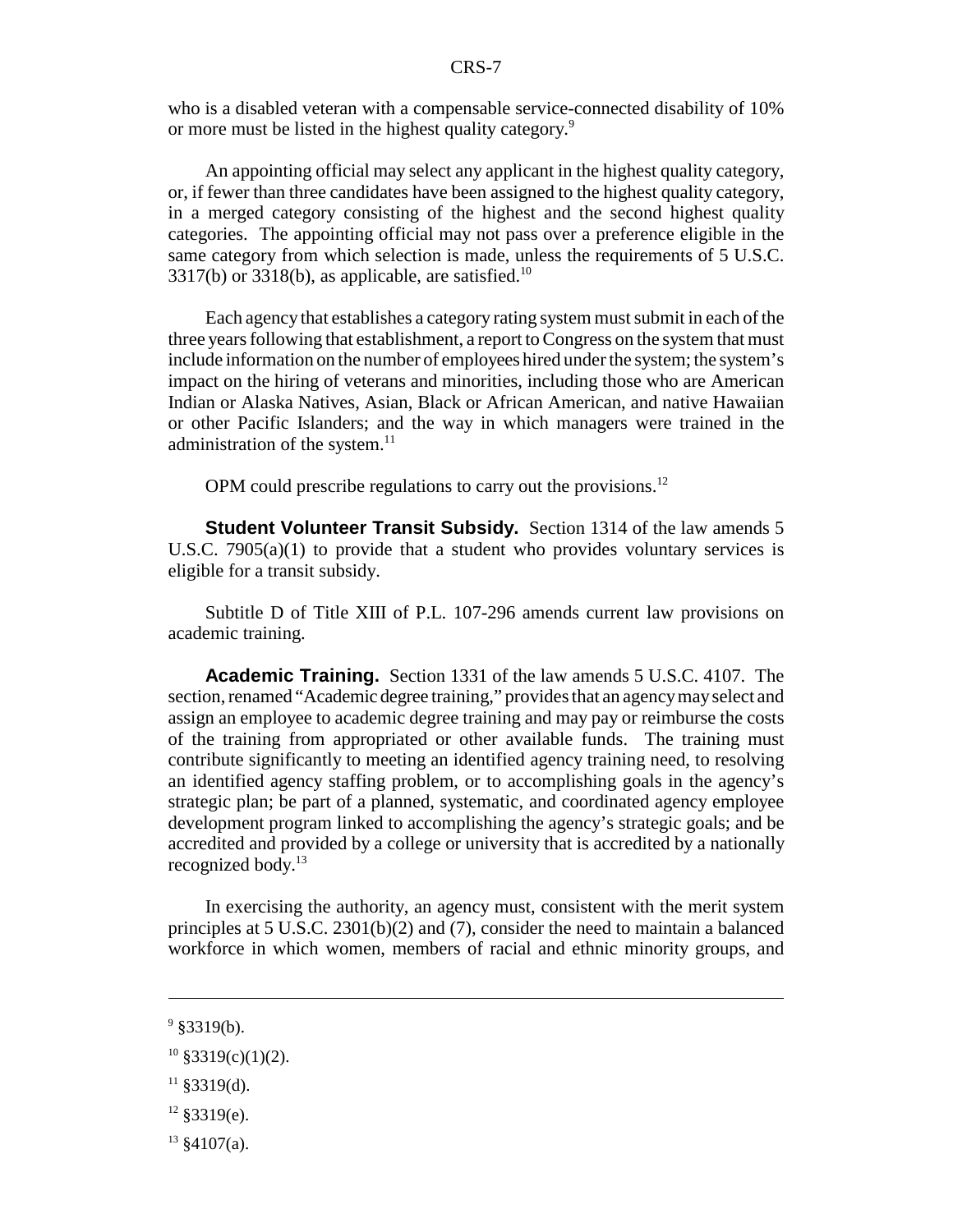persons with disabilities are appropriately represented in government service and provide employees effective education and training to improve organizational and individual performance. The agency also must assure that the training is not for the sole purpose of providing an employee with an opportunity to obtain an academic degree or to qualify for appointment to a particular position for which the degree is a basic requirement; and assure that no authority is exercised on behalf of any employee occupying or seeking to qualify for a noncareer appointment in the Senior Executive Service; or appointment to any position that is excepted from the competitive service because of its confidential policy-determining, policy-making, or policy-advocating character. The agency must, to the greatest extent practicable, facilitate the use of online degree training. $14$ 

Subtitle H, Section 881 of P.L. 107-296 mandates that the Secretary of Homeland Security, in consultation with the OPM Director, review the pay and benefit plans of each agency whose functions are transferred to the new department. Within 90 days after the Act's enactment (Sunday, February 23, 2003), the secretary must submit a plan to the President of the Senate and the Speaker of the House of Representatives and the appropriate committees and subcommittees of Congress for ensuring, to the maximum extent practicable, the elimination of disparities in pay and benefits throughout the department, especially among law enforcement personnel, that are inconsistent with the merit system principles set forth at 5 U.S.C. §2301. The report, which consists of two tables transmitted with a cover letter, was submitted to Congress on March 5, 2003. According to Secretary of Homeland Security Tom Ridge, DHS plans

to address the issue of pay disparities within the new human resources system design. This report accordingly focuses on identifying differences in pay and benefits among employees transferring to DHS without reaching specific conclusions about whether those differences constitute unwarranted disparities or making specific recommendations regarding how those differences might be eliminated. Those findings and recommendations will be included in our HRM systems proposal which will be submitted to you later this year.<sup>15</sup>

## **Implementation of the Law**

Some 22 agencies employing about 170,000 to 180,000 employees will be transferred to the new homeland security department.<sup>16</sup> The Bush Administration

 $14$  §4107(b).

<sup>&</sup>lt;sup>15</sup> Letter from Tom Ridge to Rep. J. Dennis Hastert, Speaker of the House of Representatives, Mar. 5, 2003. The letter transmits two tables to Congress entitled "Employees Transferring to the Department of Homeland Security Who Have Law Enforcement Duties" and "Summary of Differences By Type of Pay or Benefit."

<sup>&</sup>lt;sup>16</sup> In a Jan. 7, 2003 memorandum, Office of Management and Budget Director Mitchell E. Daniels, Jr. directed the agencies being transferred to the Department of Homeland Security to document key financial, logistical, and human resources for transfer. Entities transferring on Mar. 1, 2003 were directed to submit their information on appropriations and funds and (continued...)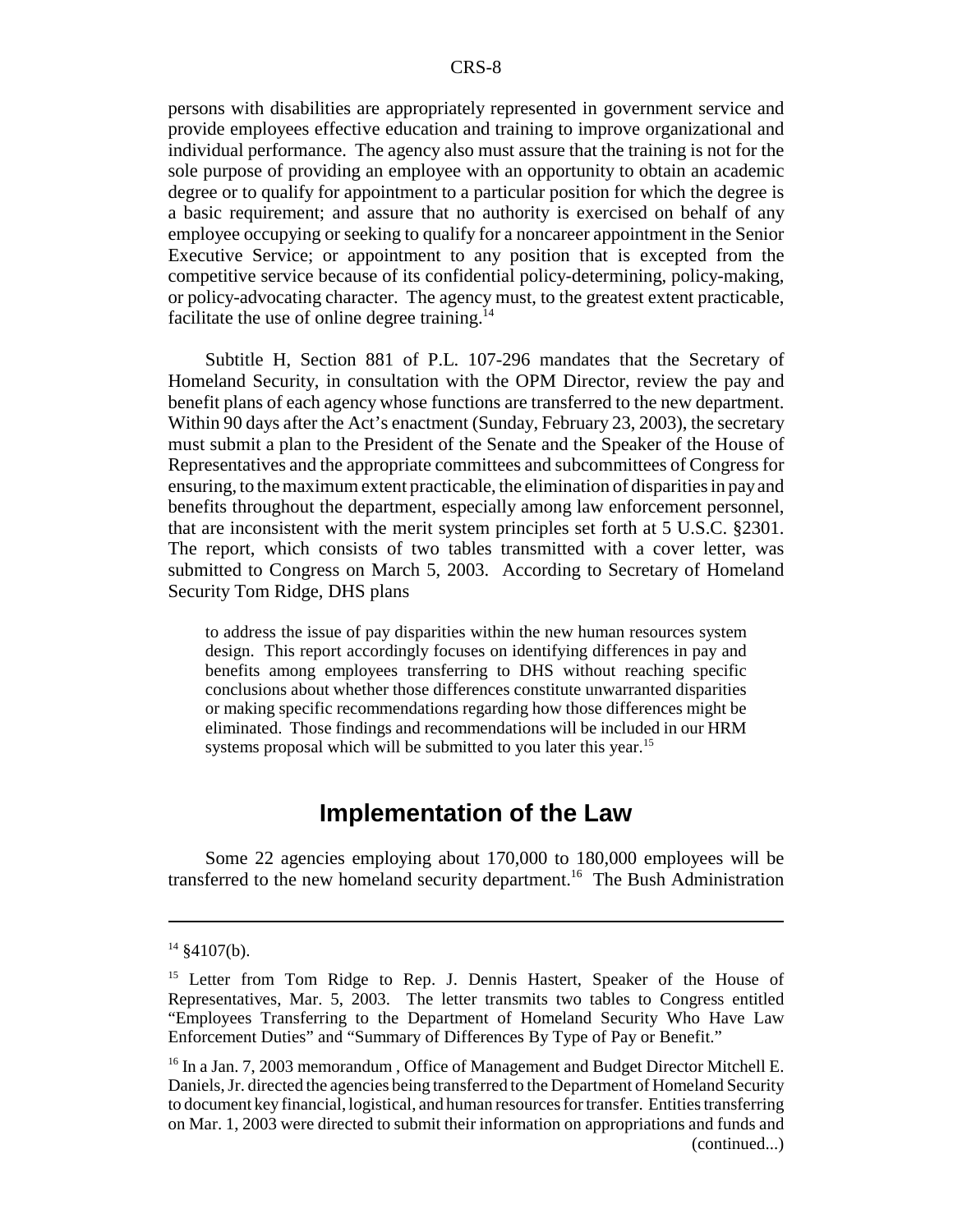published a Reorganization Plan for the department on November 25, 2002.<sup>17</sup> Homeland Security Director Tom Ridge, nominated by President Bush to head the department, conducted a town hall meeting with future employees of the department on December 17, 2002.<sup>18</sup>

The Senate Committee on Governmental Affairs conducted a confirmation hearing for Mr. Ridge on January 17, 2003. During the hearing, Mr. Ridge said that he would "solicit the advice from men and women who work in the new department ... about how to improve day-to-day operations that they have been involved in for years, if not decades" and "pledged to create a merit-based personnel system."19 The Senate confirmed him as the Secretary of Homeland Security on January 22, 2003<sup>20</sup> and he was sworn into office by President Bush on January 24, 2003.

In December 2002, OPM, in conjunction with the Department of Homeland Security, established several working groups to begin developing a personnel system for the department. The working groups will focus on the issues of performance appraisals, job classifications, pay, labor management, and discipline and employee appeals. OPM initially stated that it hoped to have a draft proposal of the new system ready by June 1, 2003,<sup>21</sup> but *Government Executive* reported on March 18, 2003 that an OPM official stated that this deadline would not be met.<sup>22</sup> According to the report:

<sup>19</sup> Jason Peckenpaugh, "Ridge Vows to Set Performance Targets for Homeland Security," Jan. 17, 2003. Available on the Internet at [http://www.govexec.com], visited Feb. 26, 2003.

 $20$  By a unanimous vote of 94 yeas (Vote No. EX. 13).

 $16$  (...continued)

personnel and positions by Feb. 14, 2003. An attachment to the memorandum provided the format for listing personnel and positions. See U.S., Executive Office of the President, Office of Management and Budget, Memorandum for the Heads of Selected Departments and Agencies, Determination Orders Organizing the Department of Homeland Security, M-03-04, Jan. 7, 2003. The memorandum is available on the Internet at [http://www. whitehouse.gov/omb/memoranda/print/m03-04.html], visited Feb. 26, 2003.

<sup>&</sup>lt;sup>17</sup> White House Office, "Department of Homeland Security Reorganization Plan," Nov. 25, 2002, Washington, DC. The reorganization plan is available on the Internet at [http://www.whitehouse.gov/news/releases/2002/11/reorganization\_plan.pdf], visited Jan. 3, 2003. Also see CRS Report RL31493.

<sup>&</sup>lt;sup>18</sup> White House Office, "Remarks by Governor Tom Ridge, Homeland Security-Designate in a Town Hall Meeting for Future Employees of the Department of Homeland Security," Dec. 17, 2002, Washington, DC. The remarks are available on the Internet at [http://www.whitehouse.gov/news/releases/2002/12/print/20021217-14.html], visited Jan. 3, 2003.

<sup>21</sup> Tim Kauffman, "OPM Promises Homeland Security Personnel System by June," *Federal Times*, Dec. 2, 2002. Available on the Internet at [http://federaltimes.com/], visited Feb. 26, 2003.

 $^{22}$  Tanya N. Ballard, "Report Lacks Details on Merging Homeland Personnel Systems," Mar. 18, 2003. Available on the Internet at [http://www.govexec.com], visited Mar. 26, 2003.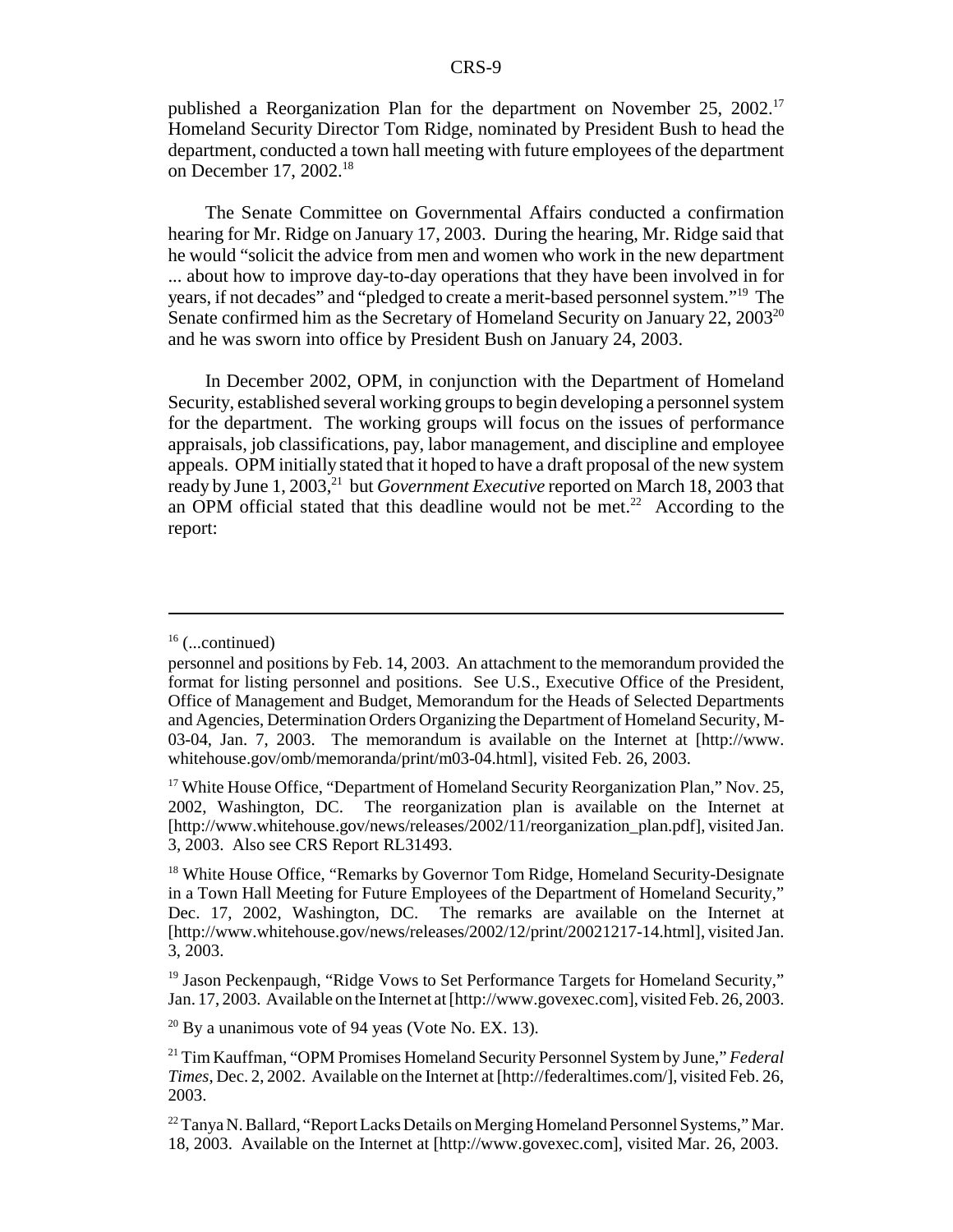Until recently, the department didn't have officials in place to make key decisions to get the design process rolling, Jeffrey Sumberg, OPM's principal policy adviser on labor relations said ... [He] said that [OPM director] James and Homeland Security officials would meet with federal union leaders to agree on a process for setting up the new system. Once they agree on the process, actual planning will begin. $23$ 

*Government Executive* reported that department officials and union leaders agreed on the numbers of personnel to be involved with and the basic timeline for the design of the new personnel system. $^{24}$ 

On April 1, 2003, Secretary of Homeland Security Tom Ridge and OPM Director Kay Coles James announced that they were launching the process for designing a new human resources management system for the Department of Homeland Security. According to the press release on the announcement, "The goal is to create a  $21<sup>st</sup>$  century personnel system that is flexible and contemporary while preserving basic civil service principles and the merit system."25 Creating the system will involve this process:

A Senior Review Committee will develop personnel system options to be considered by the Secretary and the Director and their senior staff. The committee will include, among others, the Under Secretary for Management, Department program leaders, officials from OPM, and major union leaders. A small number of academics and policy experts will serve as ex officio members who will advise the committee on specific issues.

A Design Team will be tasked with conducting research and outreach to provide a full range of options for the Senior Review Committee to consider. The team will include DHS program managers from all directorates and disciplines, union and employee representatives and human resource specialists from DHS and OPM. Expert consultants from the private sector will also support the team.<sup>26</sup>

The initial meetings of the design team began on April 1, 2003 and will continue through early September 2003, when the team "will deliver a full range of options to the Senior Review Committee."<sup>27</sup> Field meetings will be conducted by the design team in New York City, Miami, Detroit, El Paso, Atlanta, Seattle, and Salt Lake City; locales with the largest concentrations of DHS employees. Employees in rural areas will be brought to the meetings in the major cities or smaller sessions will be

 $23$  Ibid.

<sup>&</sup>lt;sup>24</sup> Brian Friel, "New Department Begins Pay and Personnel Overhaul," April 1, 2003. Available on the Internet at [www.govexec.com], visited April 7, 2003.

<sup>&</sup>lt;sup>25</sup> U.S. Department of Homeland Security, Department of Homeland Security Personnel System Fact Sheet, April 1, 2003. Available on the Internet at [http://www.dhs.gov], visited May 14, 2003. Hereafter referred to as DHS Fact Sheet.

<sup>&</sup>lt;sup>26</sup> Ibid. According to the Washington Post, the design team is comprised of some 60 members. Stephen Barr, "Work Begins on Rules for New Department — and Perhaps All of Government," *The Washington Post*, April 2, 2003, p. B2.

<sup>&</sup>lt;sup>27</sup> DHS Fact Sheet.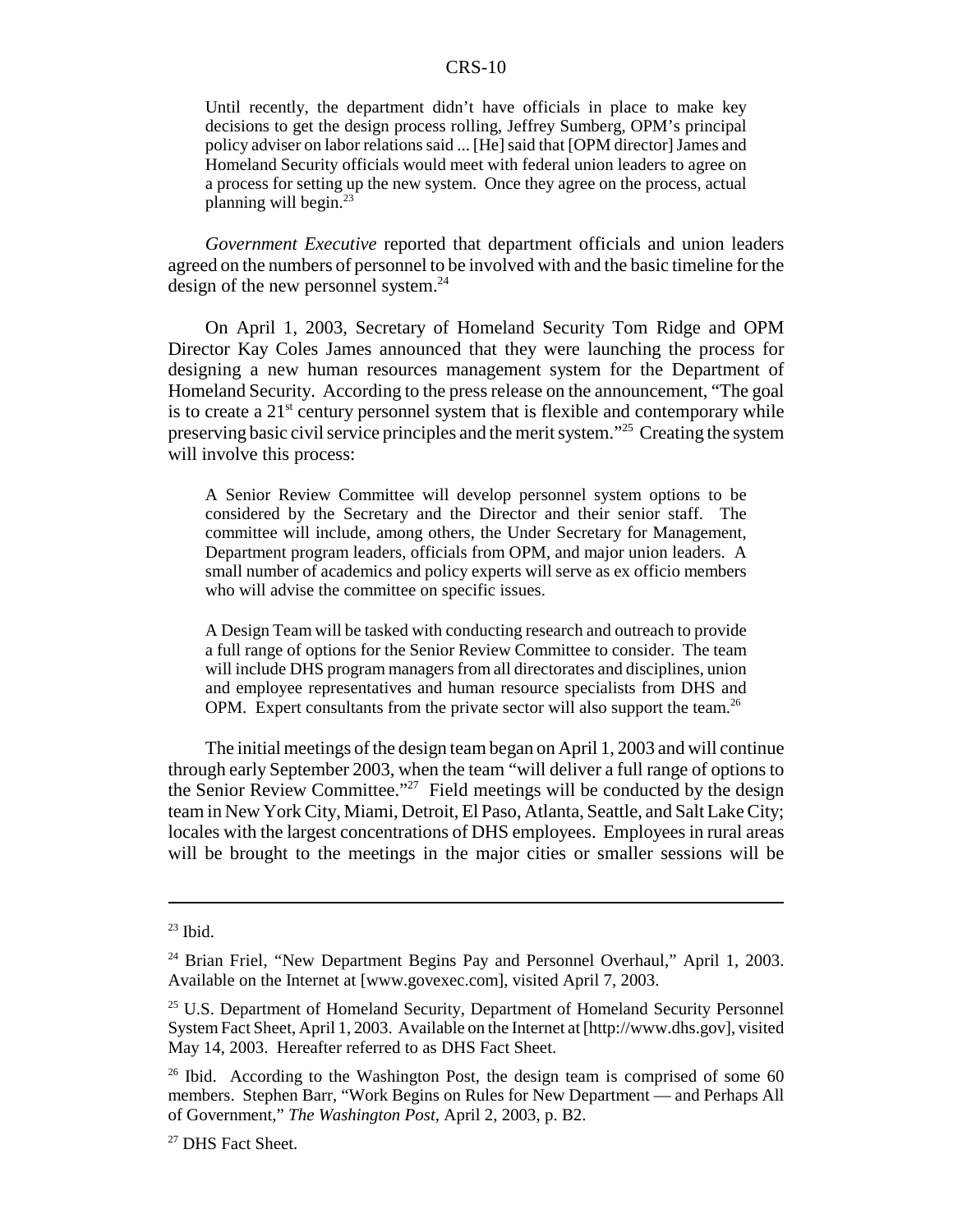conducted in their home areas. After receiving the options, "the Senior Review Committee will present a refined range of options to the Secretary and the Director" who will then issues proposed rules. Employee representatives and Congress will be notified and any differences will be reconciled. The Secretary and Director will issue regulations for the new system whose implementation is targeted to begin by "the end of this calendar year [2003]."28

In announcing the launching of the design process for the new personnel system, Under Secretary for Management Janet Hale said that "We want this process to be very inclusive, and we will seek out and listen to DHS employees and managers, and experts both inside and outside of Government."<sup>29</sup>

A Web site, available to the public, has been established for the department.<sup>30</sup> To keep employees informed about the creation of the department, an internal Web site also has been established. Another Web site will enable employees to e-mail their suggestions for the new personnel system to the design team.

The public Web site provides the following information about human resources management at the department:

What We Know Right Now:

Employees will retain their current benefits.

Employees will maintain their current civil service status, pay, and position classifications for at least a year.

Employees who are members of collective bargaining units will see no change when they transfer to DHS since those units will transfer at the same time.

Employees will be protected from improper political influence, reprisals against whistleblowers, and prohibited personnel practices.

Veterans will receive the hiring preferences they are entitled to under law.<sup>31</sup>

According to the agency, it has "entered into Memoranda of Agreements (MOAs) with other federal Departments to ensure that all management, administrative and other support functions for the incoming organizational elements continue after March 1 and until DHS establishes the necessary infrastructure to perform these functions."32

 $28$  Ibid.

 $29$  U.S. Department of Homeland Security, Personnel System Design Launch Memo from Under Secretary Janet Hale, April 1, 2003. Available on the Internet at [http://www.dhs.gov], visited April 7, 2003.

<sup>30</sup> See [http://www.dhs.gov/dhspublic/index.jsp], visited May 14, 2003.

<sup>&</sup>lt;sup>31</sup> U.S. Department of Homeland Security, Working With DHS. Available on the Internet at [http://www.dhs.gov/dhspublic/display?theme=81&content=278], visited May 14, 2003.

<sup>&</sup>lt;sup>32</sup> U.S. Department of Homeland Security, Department of Homeland Security Facts for March 1, 2003. Available on the Internet at [http://www.dhs.gov/dhspublic/display?theme =43&content=489], visited Mar. 26, 2003.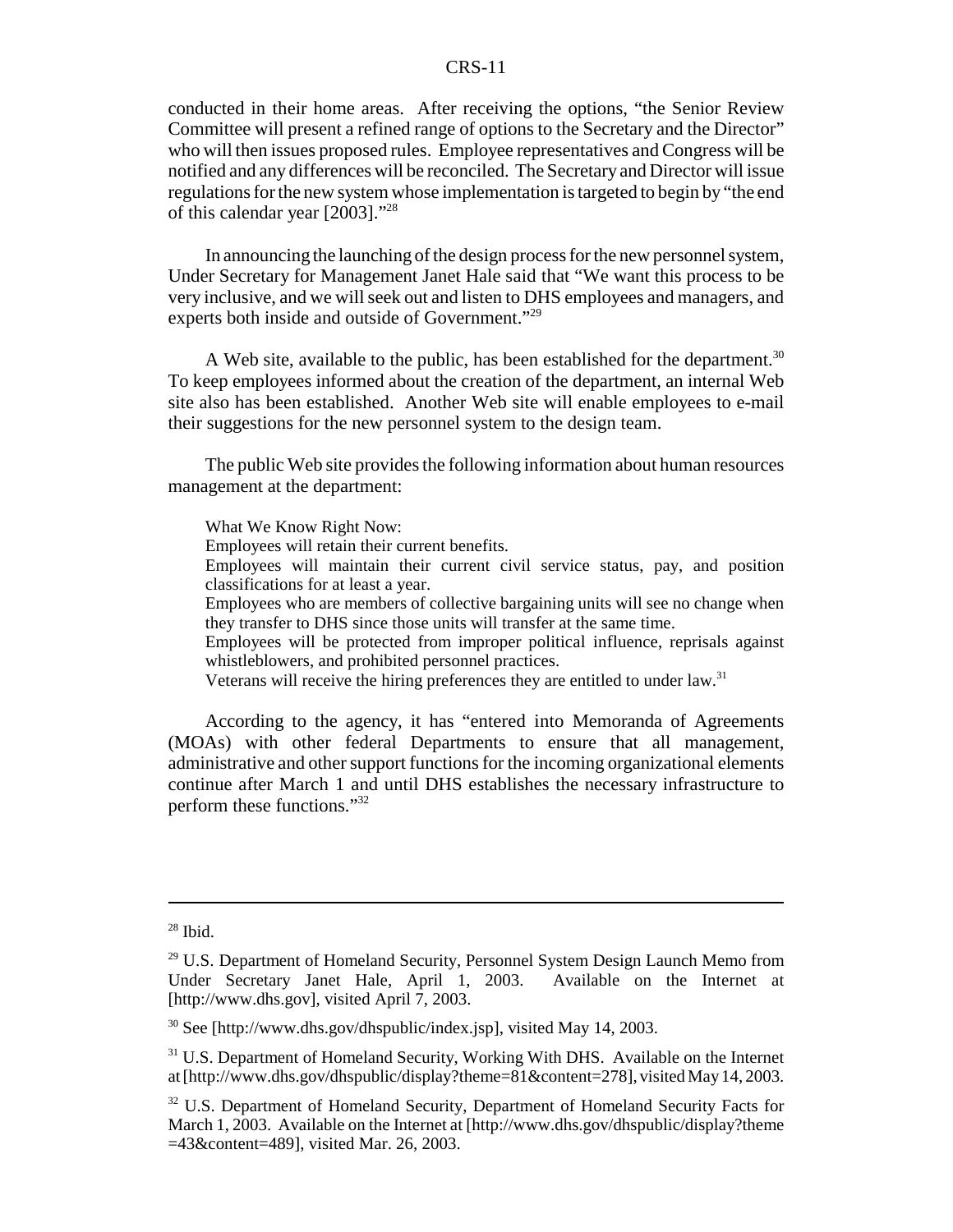A January 2003 report by the Brookings Institution noted the "vast array of largely incompatible management systems, including at least 80 different personnel systems mixed in and among the agencies" being transferred to the new department.<sup>33</sup>

On May 5, 2003, President Bush announced his intention to appoint Ronald James as the Chief Human Capital Officer (CHCO) for the Department of Homeland Security.<sup>34</sup> P.L. 107-296 created the CHCO position as a presidential appointment not requiring confirmation. The CHCO reports to the Secretary of Homeland Security, or to another department official as the secretary may direct. He ensures that all employees of the department are informed of their rights and remedies under 5 U.S.C. Chapters 12 (Merit Systems Protection Board, Office of Special Counsel, and Employee Right of Action) and 23 (Merit System Principles) by participating in the certification program of the Office of Special Counsel, achieving certification from the OSC of the department's compliance with  $5 \text{ U.S.C. } 2302(c)$ ; and informing Congress of such certification not later than 24 months after the enactment of the Homeland Security Act of 2002 (November 25, 2004).<sup>35</sup>

During an April 29, 2003 House Subcommittee on Civil Service and Agency Organization hearing and a May 6, 2003 House Committee on Government Reform hearing, both on proposed personnel flexibilities for the Department of Defense, several Members of Congress stated that they have, thus far, learned few details about the establishment of the new human resources management system at the Department of Homeland Security.

## **Human Resources Management at Selected Agencies Being Transferred**

Human resources management (HRM) offices are currently providing a full range of services at six of the eight large agencies being transferred to the homeland security department. The Transportation Administration Service Center (TASC) of the Department of Transportation provides human resource services to the Transportation Security Administration (TSA) on a fee-for-service basis. Federal Protective Services has a personnel representative in the central office in Washington, DC, and in each of its 11 regional offices. Human Resources Management offices and the number of their employees include:

• Animal and Plant Health Inspection Service (APHIS) — 180 employees located in Washington, DC; Riverdale, MD; and Minneapolis, MN;

<sup>33</sup> Daalder, Ivo H., et. al., *Protecting the American Homeland: One Year On* (Washington: The Brookings Institution, Jan. 2003), pp. 14-15. Available on the Internet at [http://www.brook.edu/views/papers/daalder/20030101.htm], visited Feb. 26, 2003.

<sup>34</sup> See: CRS Report RL31492, *Homeland Security: Components and Management Positions in the New Department*, by Henry B. Hogue, p. 10.

<sup>35</sup> P.L. 107-296, Nov. 25, 2002, 6 U.S.C. 344, 116 Stat. 2219.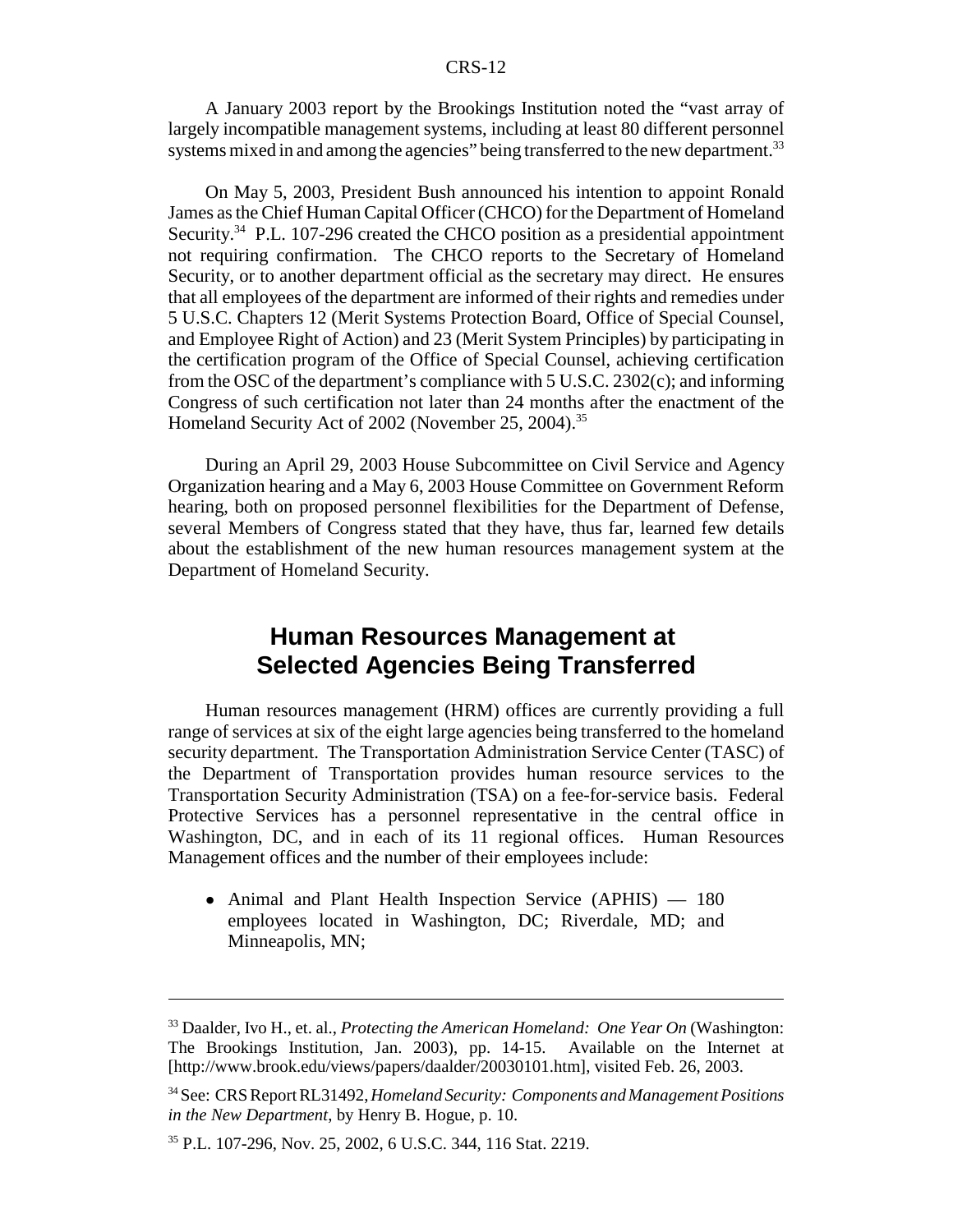- Federal Emergency Management Agency (FEMA) 93 employees;
- TSA 15 employees, but anticipate having 45 to 50 employees;
- Coast Guard 400 employees at headquarters and  $2,600$  to  $2,700$ employees working in the field at seven training centers, a pay center, and the personnel and recruiting commands;
- Customs Service 268 full-time permanent employees;
- INS approximately 552 full-time permanent and temporary employees in Washington, DC; and approximately 200 employees located in Burlington, VT; Dallas, TX; and Laguna Niguel, CA; and
- Secret Service 407 employees (the office is allocated 471 positions).

All the HRM offices, except TSA, reported that they provide various personnel services that would generally include staffing, position classification, payroll preparation, employee relations, labor relations, processing of personnel actions, benefits (retirement, health insurance, life insurance) counseling, and development of policies on various personnel issues.36

## **Issues for Consideration**

Authorizing a new human resources management system for the new department raises several issues, including questions about equity among the various departments and agencies in the executive branch. Discussions about a new system may include staffing requirements, hiring, and pay among the issues considered.<sup>37</sup>

With regard to *staffing* requirements, the Administration has stated that an increased number of employees is not anticipated. According to Press Secretary Ari Fleischer, the proposal is: "not a massive addition to the bureaucracy .... [I]f you take 100 workers from Department X and put those 100 workers in Department Y, you still have 100 workers. They've been reorganized. But it is not an addition to the government, because you're working with the same, essentially, group of people."38 Others, however, hold a different view. For example, the National Treasury Employees Union has asserted that the Customs Service "by its own account needed

<sup>&</sup>lt;sup>36</sup> Information provided to CRS by human resources management offices by telephone, June 12-13 and 17-19, 2002.

<sup>&</sup>lt;sup>37</sup> For discussion of Title 5 *United States Code* provisions on government management, see CRS Report RL30795, *General Management Laws: A Selective Compendium — 107th Congress*, Ronald C. Moe, project coordinator. See especially Chapter IV.

<sup>&</sup>lt;sup>38</sup> "Press Secretary's Morning Conversation with Reporters," June 6, 2002. Available on the Internet at [http://www.whitehouse.gov/news/releases/2002/06/print/20020606-1.html], visited June 26, 2002.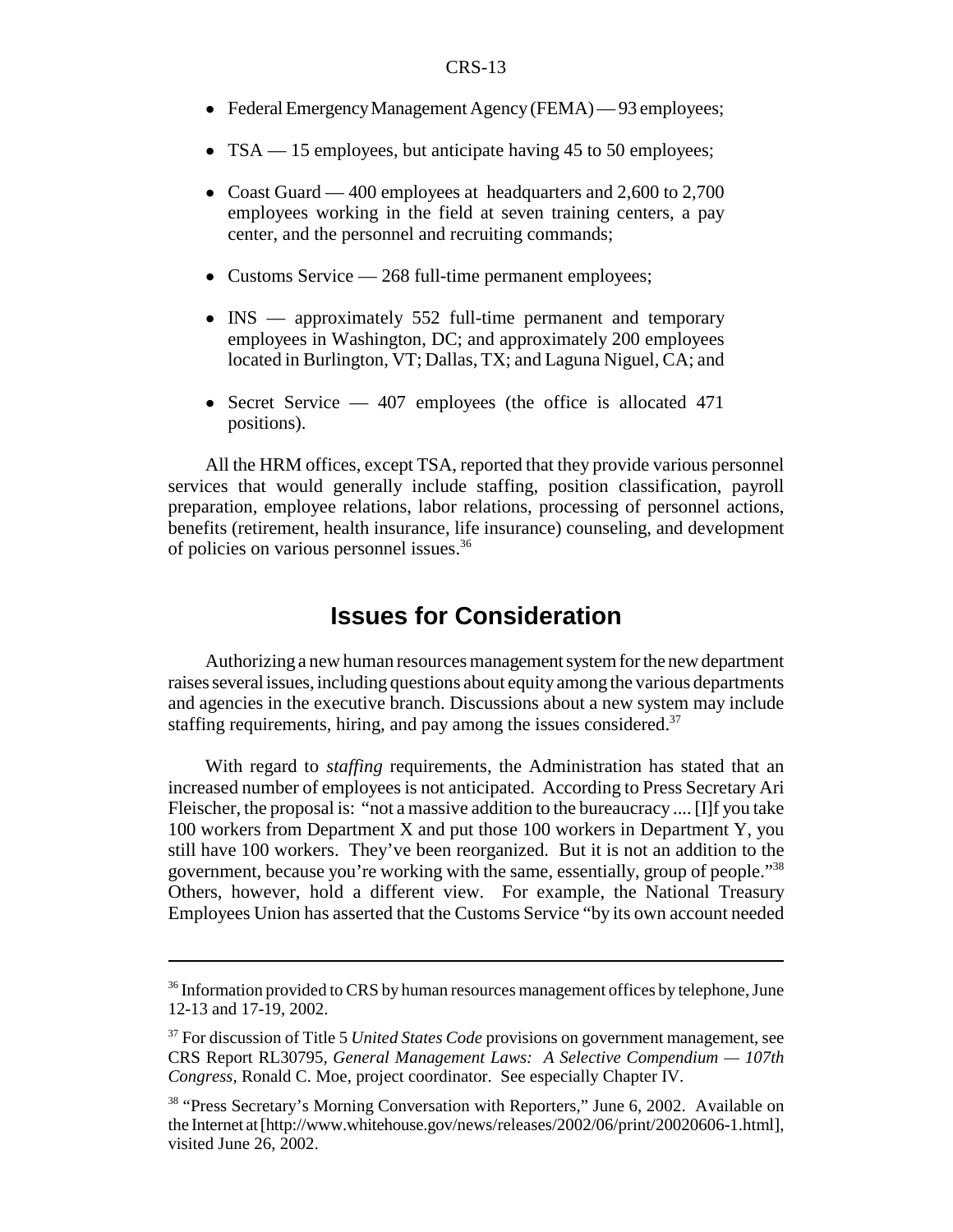an additional 14,000 employees to successfully accomplish its mission before September 11" and "is now stretched beyond the limit." $\frac{3}{9}$  In his statement at the Senate Committee on Governmental Affairs hearing, Senator George Voinovich noted, "The Partnership for Public Service says that one-third of all of the employees from five of the major agencies being folded into the new department are going to have their people eligible for retirement ... in five years."<sup>40</sup>

During a speech before the National Association of Counties on March 3, 2003, Secretary of Homeland Security Tom Ridge said that the agency plans to hire more than 1,700 new inspectors at land, sea, and air ports of entry in FY2003 — more than 600 at airports, nearly 700 along the northern border, 100 in the southwest, and nearly 300 at maritime ports of entry — and nearly 600 additional border patrol agents.41 On April 30, 2003, the Transportation Security Administration announced that 6,000 passenger and baggage screeners would be cut by September 30, 2003, according to the *Federal Times*. As of March 31, 2003, TSA employed 55,600 screeners, but the agency's FY2004 budget proposes a screener workforce numbering 48,100 employees. $42$ 

The Secret Service, Coast Guard, Customs Service, Immigration and Naturalization Service, Animal and Plant Health Inspection Service, Transportation Security Administration, Federal Protective Services, and Federal Emergency Management Agency are being transferred to the new department. Governor Ridge, in his testimony before the Senate Committee on Governmental Affairs and the House Committee on Government Reform on June 20, 2002, stated: "In order to respond to rapidly changing conditions, the Secretary [of homeland security] would need to have great latitude in re-deploying resources, both human and financial. The Secretary should have broad reorganizational authority in order to enhance operational effectiveness, as needed."43 A consolidated human resources management office to serve some of the agencies transferred to a new department would, perhaps, be an example of such a redeployment. If so, there would be the potential that not all current HRM employees would be needed to perform personnel services. Details about possible retraining or reassignments of personnel have not been provided.

<sup>&</sup>lt;sup>39</sup> National Treasury Employees Union, "Proposed Homeland Security Cabinet-Level Agency No Substitute for Adequate Funding, Union Leader Questions Timing of President's Announcement," June 6, 2002. Available on the Internet at [http://www.nteu.org], choose "Press Releases," visited June 26, 2002.

<sup>&</sup>lt;sup>40</sup> The Federal Document Clearing House transcript of the Senate Committee on Governmental Affairs hearing, June 20, 2002.

<sup>&</sup>lt;sup>41</sup> Remarks by Secretary Ridge to the National Association of Counties, March 3, 2003. Available on the Internet at [http://www.dhs.gov/dhspublic/display?theme=44&content= 490], visited March 26, 2003.

<sup>42</sup> Tim Kauffman, TSA to Cut 6,000 Screeners in Budget Move, *Federal Times*. Available on the Internet at [http://www.federaltimes.com], visited May 14, 2003.

<sup>&</sup>lt;sup>43</sup> Written statement of Governor Tom Ridge, June 20, 2002. Available on the Internet at [http://www.senate.gov/~gov\_affairs/hearings.htm], visited June 26, 2002.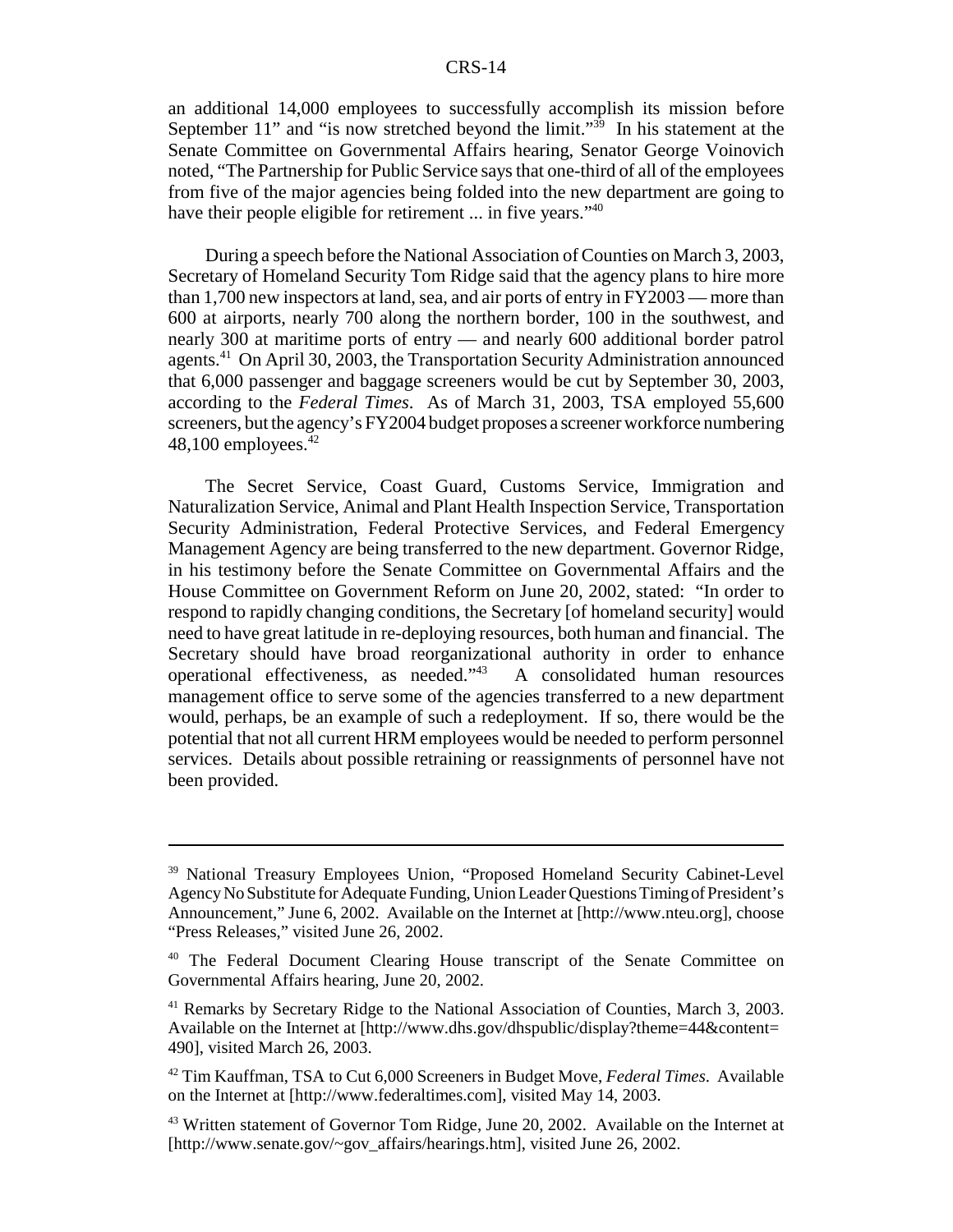As for a *hiring* system for the new department, the use of the term "personnel flexibilities" as it relates to hiring sometimes means direct hiring authority<sup>44</sup> or exceptions (such as category ranking) to the Rule of Three,<sup>45</sup> for selection of candidates. These could help speed the selection and hiring of new staff. Concerns about these flexibilities may center on preserving two civil service standards merit-based hiring free of political influence or favoritism, and preference in hiring for veterans. The American Federation of Government Employees (AFGE), in commenting on the proposal, stated, "This bill has the potential to allow the new Department to engage in personnel actions that are today illegal, such as picking out individual employees for transfer or removal from their jobs"; and "[i]n opening the door to hiring and firing on the basis of politics and favoritism, ... would impose a modern day spoils system."<sup>46</sup> TSA is in the excepted service and, therefore, not covered by the Title 5 *United States Code* provisions, except for those on veterans preference.<sup>47</sup> TSA is using a contractor to recruit and hire its airport screener employees. This raises the question of whether, and how, such contractors might be used in the future, as well as the relative costs and benefits of doing so.

As it relates to *pay*, the term "personnel flexibilities" sometimes means the establishment of pay bands as the compensation system. Under such a system, General Schedule pay grades are consolidated into broader pay bands.<sup>48</sup> Currently, the General Schedule, which provides for 15 pay grades and 10 steps within each grade, is the compensation system for employees in most of the agencies proposed for transfer. The TSA, however, is using the pay banding system to compensate transportation security screeners, criminal investigators, and civil aviation security specialists (which include federal air marshals). The existence of two distinct pay systems in one department could raise questions of pay parity between employees who are performing similar jobs. There are anecdotal reports from the Customs Service and the Secret Service, among others, that the TSA is hiring away their law enforcement officers by offering higher salaries. Further, *The Washington Post* reported that "[a]s of early June, the TSA had hired 39 general attorneys at an average salary of \$111,000, compared with an average of about \$80,000 at the Department of Transportation, of which the TSA is part."49 Differences in other types of compensation systems could also raise questions of parity in a new department. The U.S. Customs Service's inspectors and the INS's border patrol officers would be incorporated into the new department, but Customs employees, for

<sup>&</sup>lt;sup>44</sup> Direct hiring authority would allow agencies to appoint candidates directly to positions.

 $45$  This term refers to providing the appointing authority with a certificate that includes the names of three eligibles and requiring appointment from those three names.

<sup>46 &</sup>quot;AFGE Responds to President's Homeland Security Bill," June 18, 2002. Available on the Internet at [http://www.afge.org], choose "News Releases," visited June 26, 2002.

<sup>47</sup> P.L. 107-71, Nov. 19, 2001, 115 Stat. 601.

<sup>&</sup>lt;sup>48</sup> Pay bands provide greater discretion to federal managers in setting salary levels for employees.

<sup>49</sup> Dan Morgan and Greg Schneider, "Lawmakers Fear Costly Price Tag to Create Homeland Dept.," *Washington Post*, June 20, 2002, p. A 21.